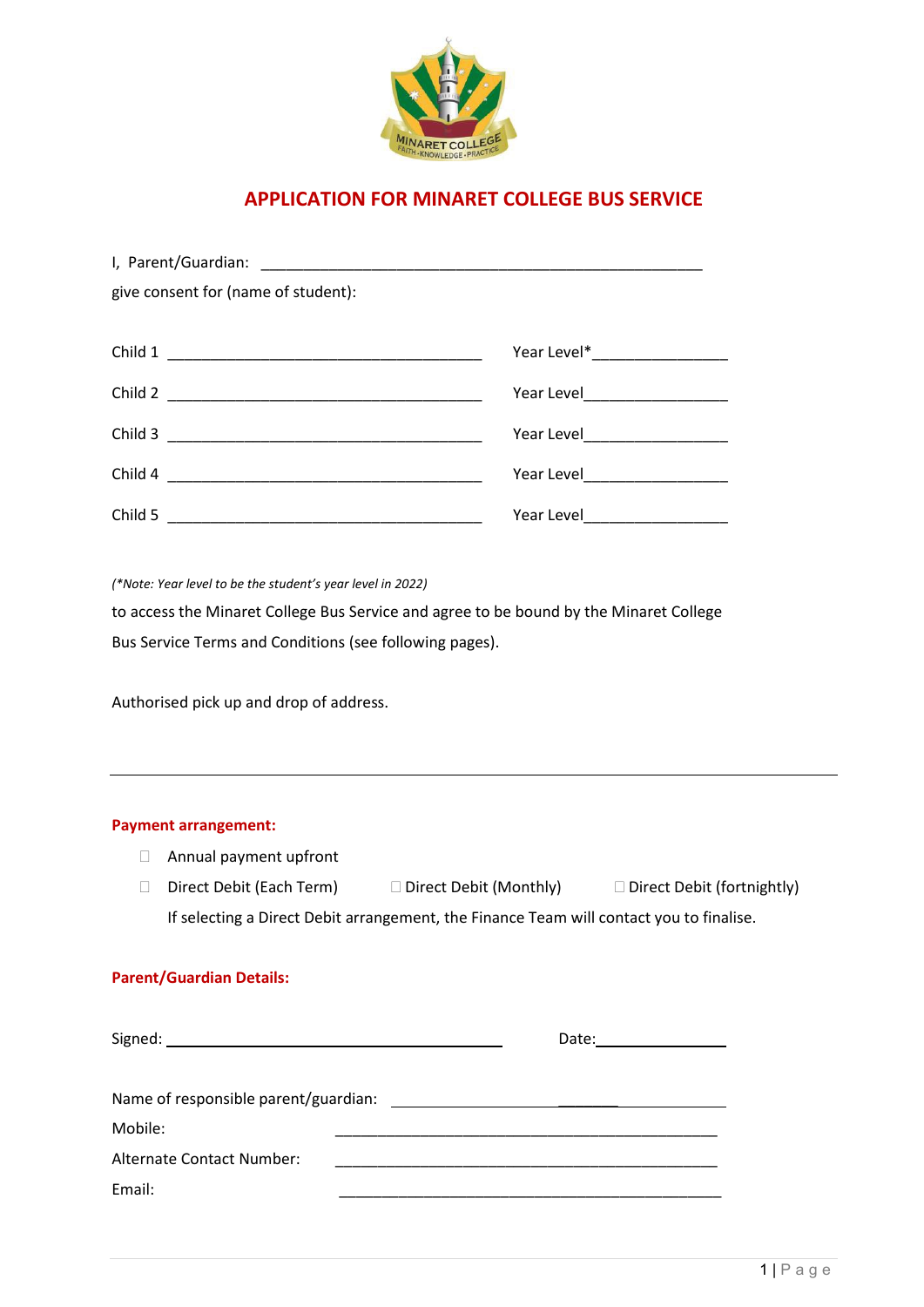# **Minaret College Bus Service Terms and Conditions**

### **1. Payment**

- 1.1 Minaret College (the **College**) operates a school Bus Service and subsidises part of the cost for families.
- 1.2 Bus fees will be invoiced at the start of the year and payment must be made in full.
- 1.3 If full upfront payment is not possible, direct debit may be arranged via our Finance team. Direct debit is either fortnightly, monthly or per term.
- 1.4 The Bus Service will not be offered if full payment is not received in advance or if direct debit arrangement is dishonoured.
- 1.5 Payment for the bus service is in addition to Tuition Fees.
- 1.6 Payment is required for service, regardless of use.

#### **2. Eligibility to access bus service**

- 2.1 A student must meet all of the following criteria to be eligible to access the bus service:
	- (a) Be punctual at the designated locations for collection;
	- (b) Behave at all times (on the bus and at designated bus stops or collection area) according to the Student Code of Conduct;
	- (c) Have no late or outstanding payments for Bus Service
- 2.2 If necessary, the College may in its discretion determine the priority of students to access the Bus Service.
- 2.3 The College may determine a student is ineligible to access the bus service:
	- (a) If the Executive Principal considers a student has breached the Student Code of Conduct;
	- (b) If there is inadequate patronage of the route for the collection or drop off of the student at the chosen address;
	- (c) If other fees are outstanding to the College (such as tuition fees);
	- (d) Otherwise at its discretion.

#### **3. Ongoing conditions to access Minaret College Bus Service**

- 3.1 The eligibility criteria in clause 2 also apply as ongoing conditions to access the Minaret College Bus Service.
- 3.2 Other ongoing conditions include:
	- (a) Students must reach assigned seat in the bus without disturbing or crowding other students;
	- (b) Students must wear seat belts (where available) and remain seated while the bus is moving;
	- (c) Being kind, courteous and respectful to fellow students and the bus driver;
	- (d) Keeping head, arms and hands inside the bus at all times;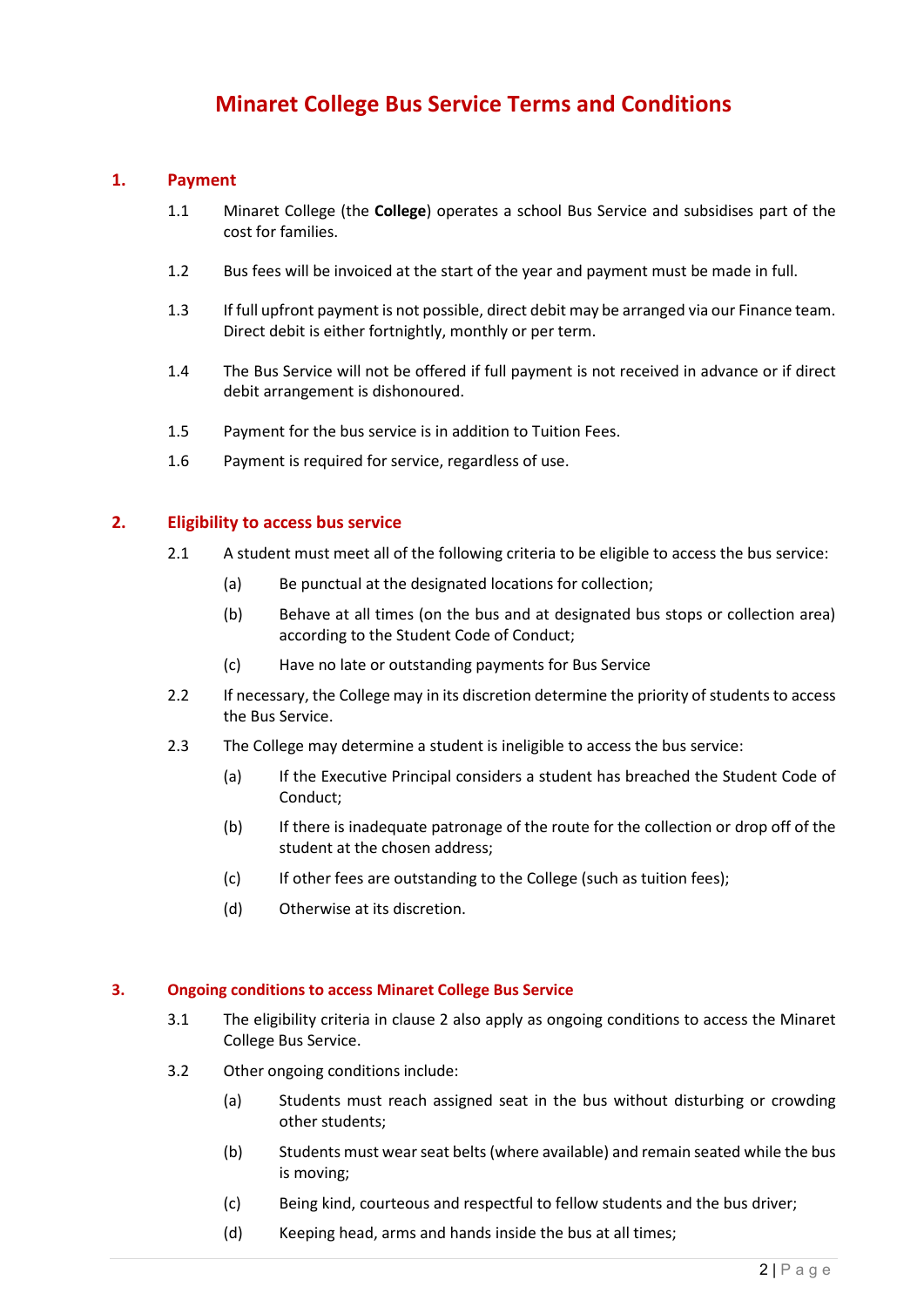- (e) Not engaging in loud talking or laughing as unnecessary confusion may distract the bus driver;
- (f) Refraining from eating or drinking in the bus and keep the bus clean at all times;
- (g) Following instructions from the bus driver promptly and respectfully;
- (h) Not throwing any items or trash out of the window.
- (i) Not placing bags on seats, bags to be stored under the seat or on own lap
- (j) Keep isles of bus clear at all times
- (k) Get on and off the bus in an orderly and careful manner
- 3.3 Vandalism of the school bus may result in suspension or revocation of access to the Bus Service.
- 3.4 Students accessing the Bus Service are entitled to a safe environment free from harassment and bullying.
- 3.5 If a student does not meet these ongoing conditions, the College may revoke access to the Bus Service.

#### **4. Costs and charges**

- 4.1 The charges for the Bus Service are subject to change. Minaret College will publish changes to charges on the school website.
- 4.2 All charges are in Australian Dollars. GST is included in these charges.
- 4.3 The below table shows current charges:

| No. of<br><b>Children</b> | Under 10km            |               |     | Above 10km               |                          |                      |                       |                        |
|---------------------------|-----------------------|---------------|-----|--------------------------|--------------------------|----------------------|-----------------------|------------------------|
|                           | Fortnightl<br>у<br>\$ | Monthly<br>\$ | \$  | Per Term Per Annum<br>\$ | <b>Fortnightly</b><br>\$ | <b>Monthly</b><br>\$ | <b>Per Term</b><br>\$ | <b>Per Annum</b><br>\$ |
| 1 child                   | 60                    | 129           | 385 | 1,540                    | 68                       | 147                  | 440                   | 1,760                  |
| 2 children                | 90                    | 195           | 583 | 2,332                    | 104                      | 224                  | 671                   | 2,684                  |
| 3 children                | 119                   | 257           | 770 | 3,080                    | 136                      | 294                  | 880                   | 3,520                  |
| 4 children<br>& more      | 143                   | 308           | 924 | 3,696                    | 163                      | 352                  | 1,056                 | 4,224                  |

#### **Bus Service Fees 2022**

#### **5. Change of address**

- 5.1 A change of address must be communicated in writing signed by a parent/guardian of the student as soon as possible.
- 5.2 There is no guarantee a new address will be serviceable by the Bus Service. A change of address may make a student ineligible for the Bus Service under clause 2.3.